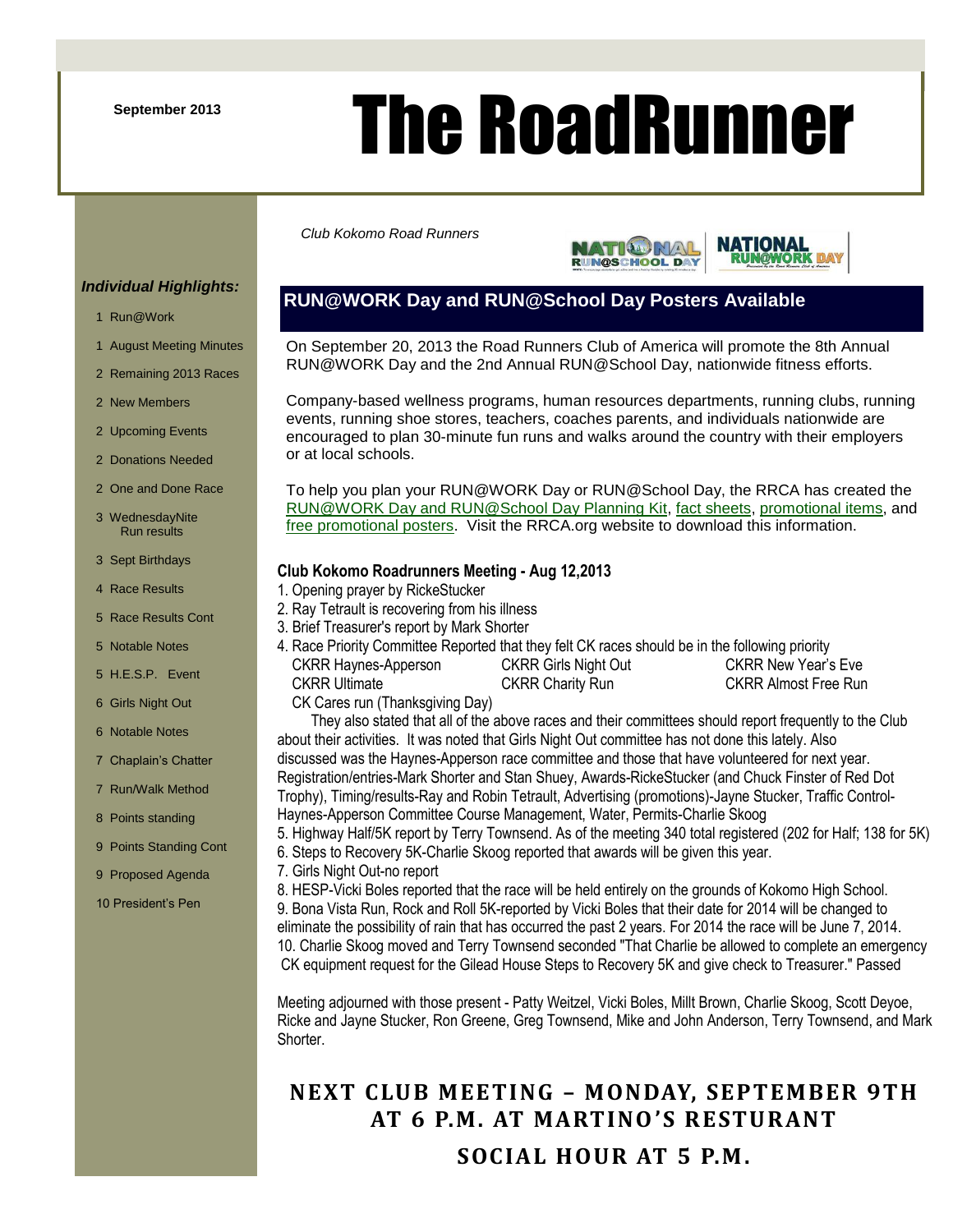# CKRR – September 2013 Page 2 of 10

### Remaining 2013 Point Races

**October 12**

**November 9**

Time: 9 AM

Townsend

Finisher

**Shorter** 

**November 28**

Highland Park Race Directors:

Time: 8am

YMCA Highway Half & 5K

CKRR Charity 5K Run/ Walk

Location: UAW 292 Union Hall, Alto & Park Roads, Kokomo, IN Race Director – Jeanne

Club Kokomo Cares 5K Run/ Walk Points 20 For Each

Time: 8 AM at Rogers Pavillion

Ray&RobinTetrault& Mark

**December 31** (Tuesday) CKRR New Year's Eve 5K Run/ Walk Time: 2 PM

Location: UAW Local 292 Race Director – Joni McCracken

Phone: (765) 854-1393

GetMeRegistered.org

### **September 7**

4th Annual Steps to Recovery 5K, Kokomo Foster Park Senior **Center** Race Director - Charlie Skoog

### **September 14**

Annual CK Girls Night Out 5K Time: 5:00 pm Location: Grace U.M.C. Race Director - Rebecca Monroe

### **September 21 - CHANGED**

H.E.S.P. 5K Kokomo Kokomo High School Door 13 Time: 8 am Race Director - Vicky Boles Phone: 765-437-4318

### **September 28 - CHANGED**

14th Bee Bumble 5K/10K Time: 8:00 am Burnettsville, IN Race Director - Don Hurd

### **October 5**

Cole Porter 5K Run/Walk, 15K Run Time: 9:00 AM Location: Circus Bldg, Peru, IN Race Director - Jim Yates

### **WELCOME - New Members**

Just Embry Gabriela Embry Sofia Embry



### **DONATIONS NEEDED!**

Please take time to go through your t-shirts, shorts, and old tennis shoes. If you would like to donate them to Maple Crest Middle School, we will use them in our physical education classes. Students come to school without the appropriate attire for class and we would like to have a closet filled with needed items. You can drop them off at Maple Crest or call me to meet you at a designated site. Thank yoU! Vicki Boles 455-8085 ext. 332

### **UP COMING EVENITS**

### **Glo-Run – October 26th @ 8:30 pm**

**It begins at the Round Barn Golf Course in Rochester Indiana. It is a fun night time run with glow sticks and crazy glowing outfits! Registration is \$20 and proceeds benefit Ignite the Fire, a youth missions group at The Cross church in Rochester. The contact number at the church is [574-223-](tel:574-223-3107) [3107](tel:574-223-3107) or tisha@th[ecross.org](http://cross.org/)**

### **The "One and Done" Offers a "One and Only" Price Cut**



 The Highway Half "One and **31** Done" event will offer a "One and Only" opportunity to turn back the financial clock and allow participants to pay the *early*  registration price! Starting Monday, September 9<sup>th</sup> and extending through Saturday, September  $14<sup>th</sup>$  the registration<br>fees for the half marathon and 5K fees for the half marathon and 5K will fall back to \$50 and \$20

respectively. There are a few details you must adhere to in order to get this great deal. This discount will only apply to those who *personally* bring their completed entry form with payment into the Kokomo YMCA during regular business hours September 9th thru September 14<sup>th</sup>. This offer will not apply to mail-in or online registrations. If you can't personally make it in than phone a friend and have them drop it off for you $\odot$ . And to close out this great deal, The Highway Half Committee will be accepting registrations on Saturday evening September 14<sup>th</sup> at the Girls Night Out All Female 5K Event in Downtown Kokomo starting at Grace United Church (corner or Buckeye & Mulberry). The Highway Half committee has set out to reach a goal of 500 individuals registered in each event to reach a total of 1000 participants. This event represents more than a typical race it is a one-time opportunity to provide a community wide health and wellness activity to Kokomo and raise funds for the United Way and YMCA Capital Building Project. If you haven't signed up yet then this is the perfect reason to. Please feel free to email me with any questions or if interested in volunteering at

**Rebekah.a.monroe@gmail.com** or log onto **www.highwayhalf.org** for further information and event details.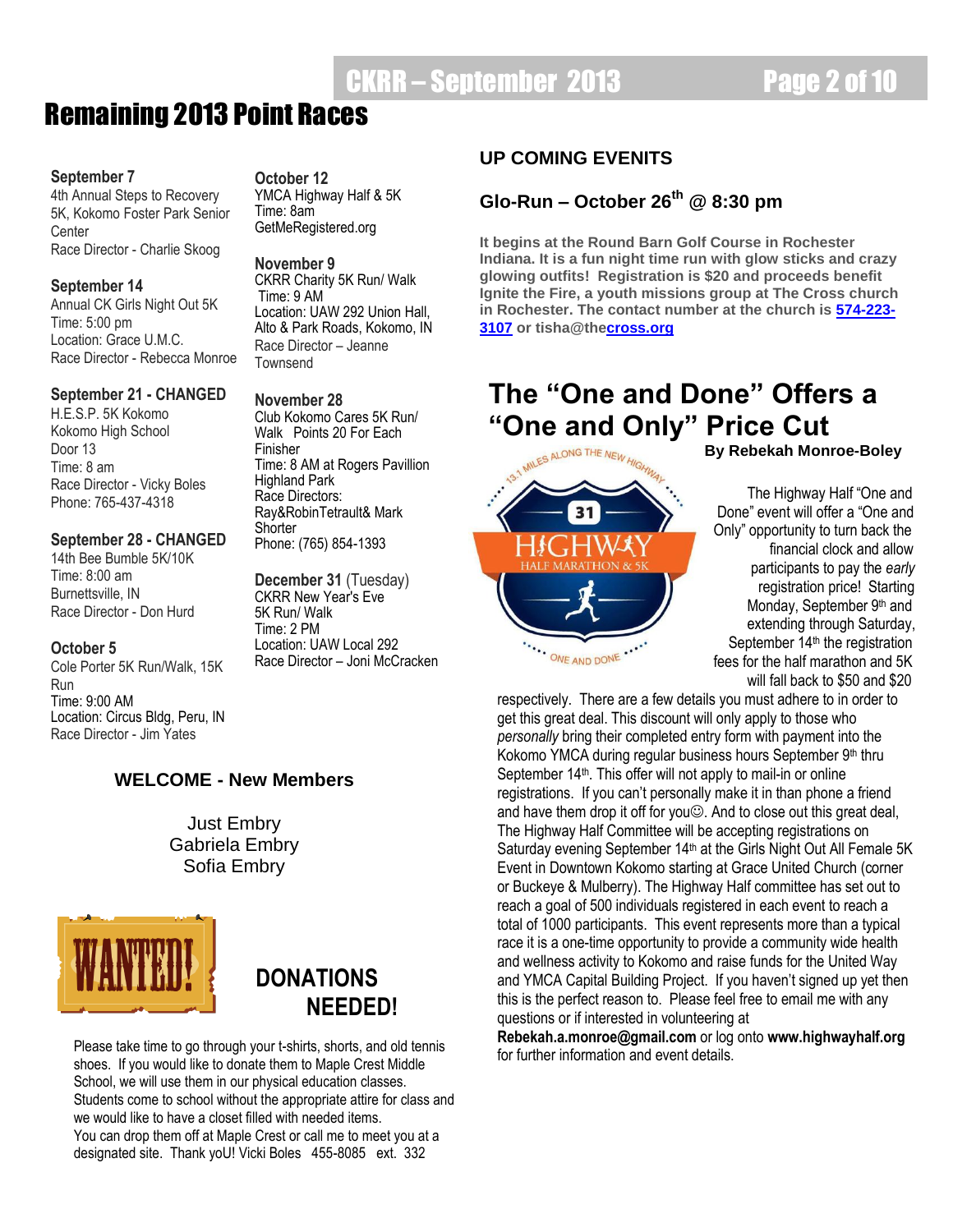# CKRR – September 2013 Page 3 of 10

**Jackie Sanders Miracle Mile Wednesday, August 7, 2013 Highland Park Walk/Bike Path** 1. Jordan Fivecoate 5:21 2. Michael Anderson 6:24 3. John Anderson 6:26 4. Haley Martin 7:01 5. Cinnamon Andrews 7:20 6. Andy Curtis 7:22 7. Phil Rozzi 7:28 8. Ari Leger 7:39 9. Jeremy Breedlove 7:40 10. Kristina Moreland 7:40 11. Adrienne Shepherd 7:41 12. Joel Schmidt 7:57 13. Kayla Bullock 8:18 14. Rosellen Connolly 8:26 15. Anna Bullock 8:23 16. Mike Graham 8:34 17. Dorian Gray 8:35 18. Tausha Shackelford 8:44 19. Chad Shackelford 8:46 20. Jeff LaDow 8:46 21. Alex Anderson 9:03 22. Luke Leger 9:22 23. Charlie Skoog 9:24 24. Abby O'Keefe 9:47 25. Kathryn Lupacchino 10:07 26. Kevin Campbell 10:09 27. Bruce Savage 10:12 28. Jennifer Miller 10:18 29. AbbieO'keefe 10:40 30. Mike Thrasher 11:23 31. Vickie Bennett Thomas 11:48 32. Thomas Anderson 13:10 33. Molly O'Keefe 13:11 34. Theresa Barlow 13:29 35. Jerry Leach 13:30 **Joe Kidd Rangel 5K Old Ben/Highland Park 5K Course** 1. Parker Jones 17:39 2. Jeremy Breedlove 18:05 3. Zack Duranto 18:25 4. Jeremy Gilman 20:14 5. Jadyn Whitehead 20:23 6. Charley Werst 22:54 7. Phil Rozzi 23:03

8. Cinnamon Andrews 25:43 9. Adrienne Shepherd 25:45 10. Tausha Shackelford 27:54 11. Jeff LaDow 29:39 12. Elise Glover 32:11 13. Vern Keller 33:13 14. Emilie Hubbard 35:37

15. Elizabeth Curtis 36:49

16. Andy Curtis 36:50

- 17. Ann Hubbard 37:35
- 18. Jane Inman 42:53
- 19. Sue Keller 44:52 23. Shirley Bugher 45:34

**Jackie Sanders Miracle Mile Wednesday, August 14, 2013 Highland Park Walk/Bike Path**

1. Charley Werst 6:20

2. Andy Curtis 6:25 3. Cinnamon Andrews 6:33 4. Paul Sanders 6:48 5. Parker Jones 6:48 6. Ari Leger 7:22 7. Phil Rozzi 7:28 8. Shomay Sarver 7:30 9. Greg Townsend 7:34 10. Kayla Bullock 7:43 11. Anna Bullock 8:12 12. Phil Rozzi 8:15 13. Alex Anderson 8:25 14. Jeff LaDow 8:33 15. Elizabeth Curtis 8:34 16. MadelinaRyals 8:35 17. Chad Shackelford 8:59 18. Abbie O'Keefe 9:05 19. Hannah Reecer 9:07 20. Kevin Campbell 9:24 21. Jennifer Miller 9:42 22. Vern Keller 9:49 23. Bruce Savage 10:05 24. Mike Thrasher 10:23 25. Audrey Miller 11:04 26. Vickie Bennett Thomas 11:22 27. Sharon Whelan 11:46 28. Mary Barnes 12:06 29. Thomas Anderson 12:34 30. Michael Anderson 12:35 31. John Anderson 12:35 32. Shirley Bugher 13:11 33. Theresa Barlow 13:22 34. Jerry Leach 13:22 35. Sheree Bullock 14:39 36. Joyce Pennycoff 15:00 37. Vicki Boles 15:00 38. Doris Campbell 15:21 39. Emilie Leger 15:23 40. Valerie Leger 15:23 41. Carol Savage 16:48 **Joe Kidd Rangel 5K Old Ben/Highland Park 5K Course** 1. Javier Vasquez 17:45 2. Parker Jones 17:52 3. Charley Werst 22:00 4. John Anderson 22:06 5. Paul Sanders 22:16 6. Andy Curtis 22:58 7. Molly O'Keefe 24:05 8. Shomay Sarver 24:11 9. Haley Martin 24:45 10. John Cleaver 28:34 11. Emilie Hubbard 28:56 12. Jeff LaDow 29:09 13. Kayla Bullock 32:06 14. Becky Werst 32:07 15. Robin Tetrault 32:11

- 16. Anna Bullock 32:56 17. Vern Keller 32:58
- 18. Gwen Grimes 33:19
- 19. Theresa Barlow 33:19
- 20. Zoe Hubbard 35:29
- 21. Ann Hubbard 35:29
- 22. Mary Barnes 37:42
- 23. Sharon Whelan 38:46
- 24. Shirley Bugher 43:17

25. Sue Keller 43:29 26. Sheree Bullock 43:57

### **Jackie Sanders Miracle Mile Wednesday, August 21, 2013 Highland Park Walk/Bike Path**

1. Parker Jones 5:50 2. Greg Townsend 7:36 3. Shane Fields 7:42 4. Kayla Bullock 8:15 5. Keith Vautaw 8:28 6. Chad Shackelford 9:16 7. Kevin Campbell 9:29 8. Bruce Savage 9:55 9. Dorian Gray 10:10 10. Charlie Skoog 10:10 11. Gwen Grimes 10:26 12. Audrey Miller 10:27 13. Mary Barnes 11:30 14. Vickie Bennett Thomas 11:58 15. Jerry Leach 13:06 16. Doris Campbell 13:21 17. Thomas Anderson 14:08 18. Alex Anderson 14:08 19. Michael Anderson 14:09 20. John Anderson 14:10 21. Allison Hatcher 14:39 22. Carol Savage 16:43 **Joe Kidd Rangel 5K**

### **Old Ben/Highland Park 5K Course**

1. Parker Jones 18:27 2. Gerald Griffitts 19:40 3. Phil Rozzi 24:06 4. Keith Vautaw 27:38 5. Charlie Skoog 31:48 6. Kayla Bullock 32:24 7. Dorian Gray 32:25 8. Anna Bullock 32:29 9. Vern Keller 34:03 10. Rebekah Werst 36:39 11. Gwen Grimes 37:35 12. Shirley Bugher 45:04 13. Sue Keller 45:13 14. IssacWerst 47:12

### **Jackie Sanders Miracle Mile Wednesday, August 28, 2013 Highland Park Walk/Bike Path**

1. Gerald Griffitts 6:04 2. Parker Jones 6:08 3. Tyler Lechner 6:37 4. Payton Lechner 6:48 5. Phil Rozzi 7:03 6. Paul Sanders 7:04 7. Greg Townsend 7:44 8. Luke Lechner 8:23 9. Tausha Shackelford 8:34 10. Keith Vautaw 8:36 11. KourtneyLechner 8:44 12. KarlyLechner 8:52 13. Chad Shackelford 8:54 14. Jeff LaDow 9:16 15. Bruce Savage 9:48 16. Amy Lechner 9:49 17. Shawn Lechner 10:58 18. Vickie Bennett Thomas 12:19

20. GenaWilimitis 13:03 21. Theresa Barlow 13:23 22. Jerry Leach 13:23 23. Alyssa Hatcher 13:41 24. Ewan Brothers 13:41 25. Mellissa Jones 13:54 26. Gwen Grimes 14:43 27. David Brothers 15:38 28. Mya Brothers 15:40 **Joe Kidd Rangel 5K Old Ben/Highland Park 5K Course** 1. Parker Jones 19:14 2. Gerald Griffitts 19:34 3. Charley Werst 22:28 4. Phil Rozzi 22:40 5. Paul Sanders 23:40 6. Keith Vautaw 26:48 7. John Cleaver 26:56 8. Tausha Shackelford 27:29 9. Jeff LaDow 29:20 10. GenaWilimitis 41:08 11. Vern Keller 36:40 12. Shirley Bugher 44:39 13. Sue Keller 49:13

19. Shirley Bugher 12:52

### **HAPPY BIRTHDAY!**

**!** 9-1 Valerie Merrick 9-4 Graysen Neer 9-4 Ron Moore 9-5 Bella Wright 9-5 Tausha Shackleford 9-6 Anna Dollens-Rangel 9-6 Anna Rangel 9-8 Amy Irick 9-8 Lilly York 9-8 Stacey Bettegnies 9-9 Anna Kantz 9-9 Vernon Keller 9-13 Earl Strong 9-14 Linda Donovan 9-16 Bill Bennett 9-16 Emily Riggle 9-16 Parks Ortman 9-17 Corey Moore 9-17 Sandy Knowland 9-17 Steve Kilcline 9-18 Barbara Hobbs 9-20 Kelsey Weber 9-20 Nikki McCracken 9-21 Lora Felker 9-21 Sophie Frazier 9-22 Donald Andrews 9-26 Grace Bagwell 9-26 Theresa Barlow 9-27 Carly Jones 9-28 Devin Shackleford 9-28 Jenni Ortman 9-28 Scot Hamilton 9-30 Carrie Lee 9-30 Jeff Hauswald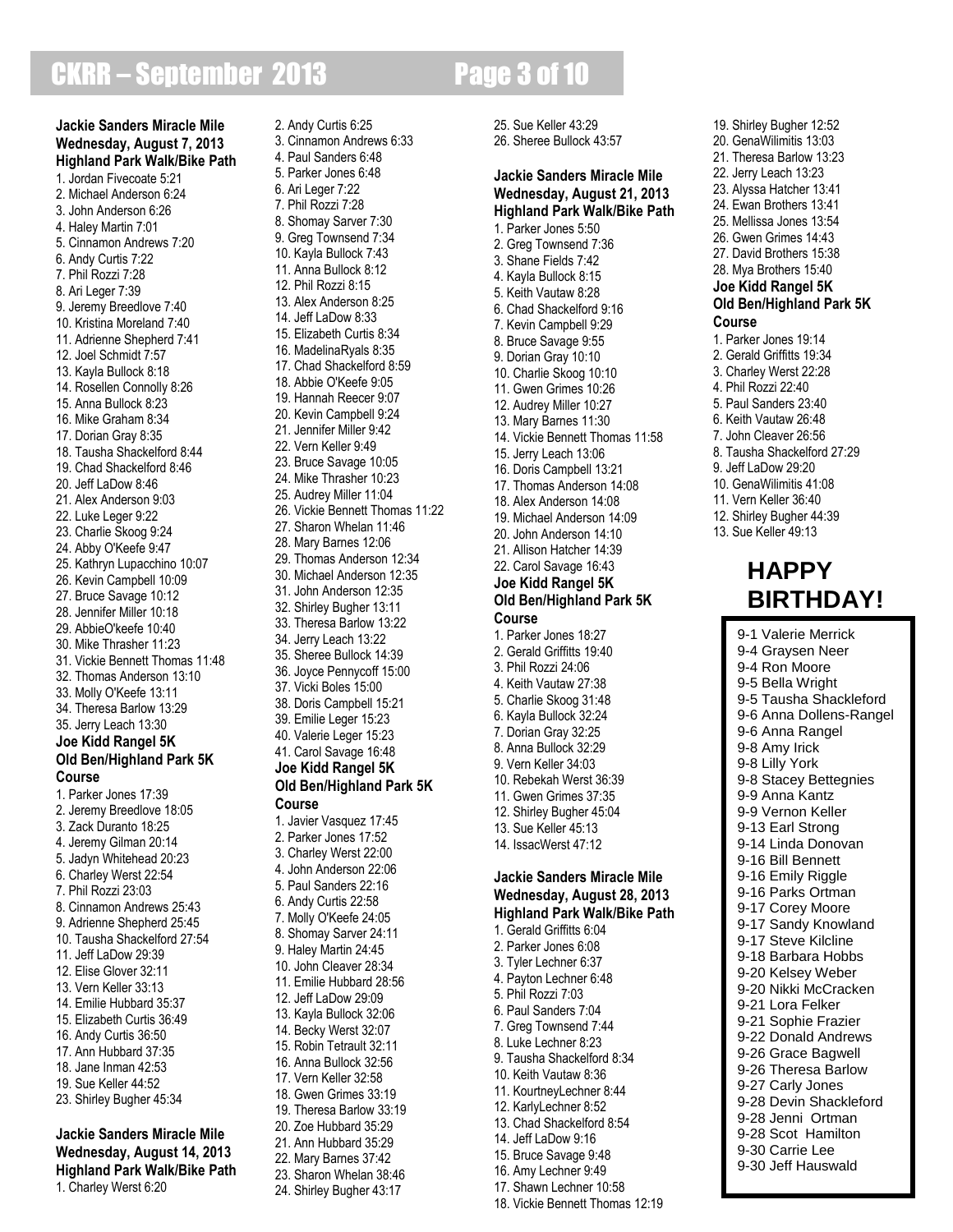### CKRR –September 2013 Page 4 of 10

**Norris Insurance 5K run & 5K walk Aug 3, 2013 Converse, IN**

### **5K Run** 1. Matt Grider 15:21

**2.Kory Kennedy 16:30 3.Jeremy Breedlove 15:42** 4.Scott Colford 16:42 5.Riley Carter 17:00 **6.Parker Jones 17:18**

### 7.Matthew Hayes 17:30 8.Austin Davenport 17:41

9.James Boyer 17:51 10.Ethan Sharp 18:21 11.Bradon Timmons 18:32 **12.Jordan Fivecoate 18:53** 13.Josh Scott 19:00

14.Grant Harbaugh 19:08 15.Colten Pearce 19:11 16.Jadyn Whitcomb 19:11 **17.Byron Bundrent 19:21**

### **18.Chris Lasley 19:28**

19.Robert Krevda 19:49 20.Pablo Morales 20:14 21.Derek Reiff 20:14 22.Adam Lyons 20:52 23.Noel Shafer 20:57 24.Kristen Rider 20:59 1st woman 25.Lauren Roth 21:09 26.Matt McKinney 21:15

### **27.Gary Callahan 21:18**

28.Shea Wilson 21:31 29.Jacob Hanaway 21:36 30.Alex White 21:41 31.Jordan Morrow 21:49 32.Alex Rostron 22:16 33.Adam Hovermale 22:18 **34.Paul Sanders 22:30**

### **35.Tara Rodriguez 22:31**

36.Lily Addison 22:36 37.KaylieForgrave 22:45 38.Stan Virkler 22:53 39.Kate White 23:05 40.KrishReprogle 23:07 41.Cavan Williams 23:10 42.Michael Mize 23:11 43.Terry Engle 23:17 44.Steven Wagner 23:19 45.Ken Austin 23:20 46.Josh Weesner 23:29 47. Jeff Butts 23:45 48. Lori Working 23:53 49.Natalie Hoch 23:55 50.Trevor Smith 23:56 51.David Frazier 23:58 52.Adelyn Shinn 24:10 53.Haley Wimmer 24:10 **54.Greg Townsend 24:17** 55.Vanessa Frazier 24:19 56.Charlie Hubler 24:20 **57.Billy Stanton 24:21 58.Jack Reed 24:23**

59.Amy Wooten 24:25 60.Ben Barnett 24:26 61.Elvia Rodriquez 24:27 **62.Sam Bettegnies 24:27** 63.Mike Schoenradt 24:38 64.Scott Shinn 24:40 **65.Ron Green 24:44 66. Mark Shorter 24:46** 67. Amanda Shinn 24:51 68.Stacy Henderson 24:52 69.Nathan Lyons 24:59 70. Bethany Kirkwood 25:01 71. Lauren Holcum 25:03 72. Elizabeth Sasso 25:13 **73. Warren Tierney 25:17 74. Keith McAndrews 25:16** 75. Jocelyn Rickett 25:16 76. Anna Boyer 25:16 **77. Anna Rangle 25:20 78. Scott DeVoe 25:26** 79. Kristi Carmicheal 25:27 80. Joy Elzinga 25:27 81. Bekah Shinn 26:11 82. Margo Hoenockee 26:14 83. Mollie Gamble 26:22 **84. Russ Hovermale 26:36** 85. Alexis Mathias 26:36 86. Caitlyn Frazier 26:39 87. Greg Baldwin 26:54 88. Trisha Baldwin 26:54 **89. Jennifer VanHorn 27:07** 90. Claire Boyer 27:12 91. Lorraine Gamble 27:14 92. Bob Burnsworth 27:16 **93. Charlie Skoog 27:22** 94. Gwen Grimes 27:24 95. Andrea Womack 27:24 96. Karen Lesko 27:34 **97. Emilie Hubbard 27:43** 98. Sally Highey 27:43 **99. Earl Strong 27:44** 100. Trish Miller 27:46 101. Jennifer Boyer 27:57 102. Steve Williams 28:04 103. Emery Gamble 28:12 104. Douglass Berry 28:19 105. Victoria Huizinga 28:21 106. Daniel Wyant 28:22 107. Audrey Leak 28:27 **108. Michael Graham 28:36** 109. Melissa Smith 28:37 110. Brittany Berry 28:41 **111. Jerry Meiring 28:42** 112. Joel Schmidt 28:45 113. Kristi Shaffer 28:49 **114. David Hughes 28:49 115. Joyce Pennycoff 28:54**

116. Whitney Shaffer 28:57 117. Andie Arnett 29:02 118. Boo Addison 29:06 119. Brenda Holcom 29:06 120. Shane Martin 29:33 121. Megan Comerford 29:40 122. Kathryn Lupacchino 29:41 123. Amanda Cosby 29:47

#### **124. Scott Hamilton 30:12 125. RickeStucker 30:14** 126. Alex Leckron 30:15 **127. Laura Cox 30:17** 128. Kyle Holt 30:18

129. Kevin Holt 30:18

130. Tatym Hunt 30:20 131. Ann Morris 30:25 **132. Virgil Weitzel 30:25** 133. Lisa Metz 30:30 **134. Ron Metz 30:30 135. Marianne Wilson 30:33** 136. Kelsie Cook 30:44 137. Michelle Leak 30:45 138. Missy Howell 30:51 139. Diana Gardner 30:51 140. Carrie Gruel 30:51 141. Katie Wyant 31:01 142. Rachel Smith 31:03 143. Jim Womack 31:15 144. Gabe Rice 31:24 **145. Rhenda Acton 31:27** 146. Nancy Frazier 31:33 147. Beth Wilson 31:39 **148. Christina DeVoe 32:57** 149. Allison Francher 33:14 150. Stephanie Martin 33:30 151. Laura McGraw 33:31 152. Hannah McPherson 33:31 **153. Cara McKellar 33:54 154. Ann Hubbard 33:57** 155. Ty Queen 34:02 **156. Bruce Savage 34:03** 157. Marcus Fuller 34:06 158. Grace Atkins 34:07 159. Teneal Gardner 34:43 160. Rose Clem 35:07 161. Amy Million 35:17 162.Michelle Million 35:19 163. John McPherson 35:22 **164. Robin Cole 35:52** 165. Karen McCoy 35:57 **166. Bill Menges 36:00** 167. Amanda Pincure 36:14 **168. Jeannie Townsend 36:25** 169. Maggie Austin 36:27 **170. Kevin Campbell 36:29** 171. James Bautch 37:34 172. Rich Bautch 37:35 173. Sirrah Harris 38:23 174. Suzie Wesner 38:34 175. Alyssa Carmichael 38:37 176. Leon Agullana 39:26 177. Courtney Huizinga 40:18 178. Mike Higgens 40:29 **179. Shirley Bugher 42:07** 180. Renae Miller 42:50 **181. Sue Keller 43:37** 182. Doris Campbell 46:16 183. Kerry Highley 47:07 184. Lisa Cress 48:41 185. Tyler Rackey 50:41 186. Diane Rackey 50:46

187. Emily Hanawalt 59:16 188. Kerrie Hannigan 1:00:46

### **5K Walk**

**1. Vince Lorenz 29:09 2. Mary Miller 31:22 1st woman 3. Vern Keller 32:38 4. Rick Spencer 35:50** 5**. Greg Wall 36:20**

**6. Stephen Wilson 37:02 7. Toney Lorenz 38:29 8. Jim Gross 38:29** 9. Kathy Snyder 38:57 **10. Jan Wall 41:12 11. Carrie Williams 41:17 12. Robin Micheal 42:06 13. Anita Dillman 42:08 14. Judy Trobaugh 42:40 15. John Mohr 42:40** 16. RisaKransnopf 45:29 17. Kurt Kransnoff 45:29 **18. Mary Lou Rutherford 45:45 19. Angela Lorenz 46:43 20. Jayne Stucker 47:10 21. Robert Cupp 47:15** 22. Erin Whitaker 48:41 23. Carol Miller 48:45 24. Dale Tetrick 48:59 25. Mark Jones 48:59 **26. Carol Savage 51:12** 27. Jennifer Ramsey 54:53 28. Rhonda Price 1:00:21 29.Julie Hock 1:00:21

### **Fun Run**

1. Lauren Boyer 2. Grant Elzinga 1st male 3. Hayden Highley

- 4. Ian Martin
- 5. Wyatt Horner
- 6. Eli Gardner



#### **CAM RUN FOR SHELTER 5K RUN August 17, 2013 Oakbrook Valley Kokomo, IN Well-marked Trail Run**

#### **5K Run**

**1 Jeremy Breedlove 16:42** 2 Javier Vasquez 16:54 **3 Kory Kennedy 17:03** 4 Jon Flory 17:41 **5 Jordan Fivecoate 17:57 6 Parker Jones 18:10** 7 Cody Phelps 18:36 8 Cody Young 19:06 9 Braden Timmons 19:34 10 Jeremy Gilman 19:45 **11 Jordan Ousley 19:53** 12 Garrett Hill 20:25 13 Abraham Weinberg 20:50 **14 Heather Weber 20:58 1st** 

15 Sam Williamson 21:08

**woman**

16 Brad Jakes 21:23 17 Mitch Padfield 21:29 18 Noel Shafer 21:30 **19 Aaron Craig 22:05** 20 Amy McCauley 23:09 21 Jason Vanalstine 23:12 22 Nathan Courter 23:18 **23 Michael Anderson 23:23** 24 Tara Rodriquez 23:38 25 Alisha Hobbs 23:48 26 Molly O'Keefe 24:35 **27 Jack Reed 25:03 28 Ron Greene 25:26** 29 Breanne Robertson 25:28 **30 Al Hochgesang 25:31 31 Mark Shorter 25:31** 32 Jocelyn Ricket 25:49 **33 Gregory Townsend 26:16 34 Madison Cleaver 26:30** 35 Amy McKitrick 27:15 **36 Anna Rangel 27:44** 37 Sean Lytle 28:42 38 P. Haran 28:48 **39 Charlie Skoog 29:08 40 Emilie Hubbard 29:35** 41 Austin Middleton 29:49 42 Kelsey Kennedy 29:59 43 Julia Walters 30:08 **44 Michael E. Graham 30:18 45 Laurie Ousley 30:43 46 Tom Miklik 31:11 47 Joyce Pennycoff 31:30 48 Melissa Goad 31:31 49 Cara McKellar 31:40** 50 Makayla Sargent 31:44 51 Liz White 31:54 **52 Marianne Wilson 32:15 53 David Hughes 32:22** 54 Jayden Braun 33:07 **55 RickeStucker 34:18 56 Stan Shuey 35:31 57 Ann M. Hubbard 37:14** 58 Hope Braun 37:31 **59 Jeannie Townsend 38:19 60 Robin Cole 38:55** 61 Jenny Lytle 42:18 **62 Angela Anderson 43:58**

### **5K WALK**

1 **Vince Lorenz 29:58 2 Mary Miller 32:24 1st woman 3 Stephen Wilson 37:11 4 Greg A. Wall 37:37** 5 Linda D. Miller 39:43 **6 Toney K. Lorenz 40:39 7 Bob McBride 41:41 8 Robin Michael 44:25** 9 Mary Ingle 46:43 10 Tami Carter 46:54 11 Karen Miller 47:01 **12 Angela Lorenz 48:06 13 Jayne Stucker 48:56**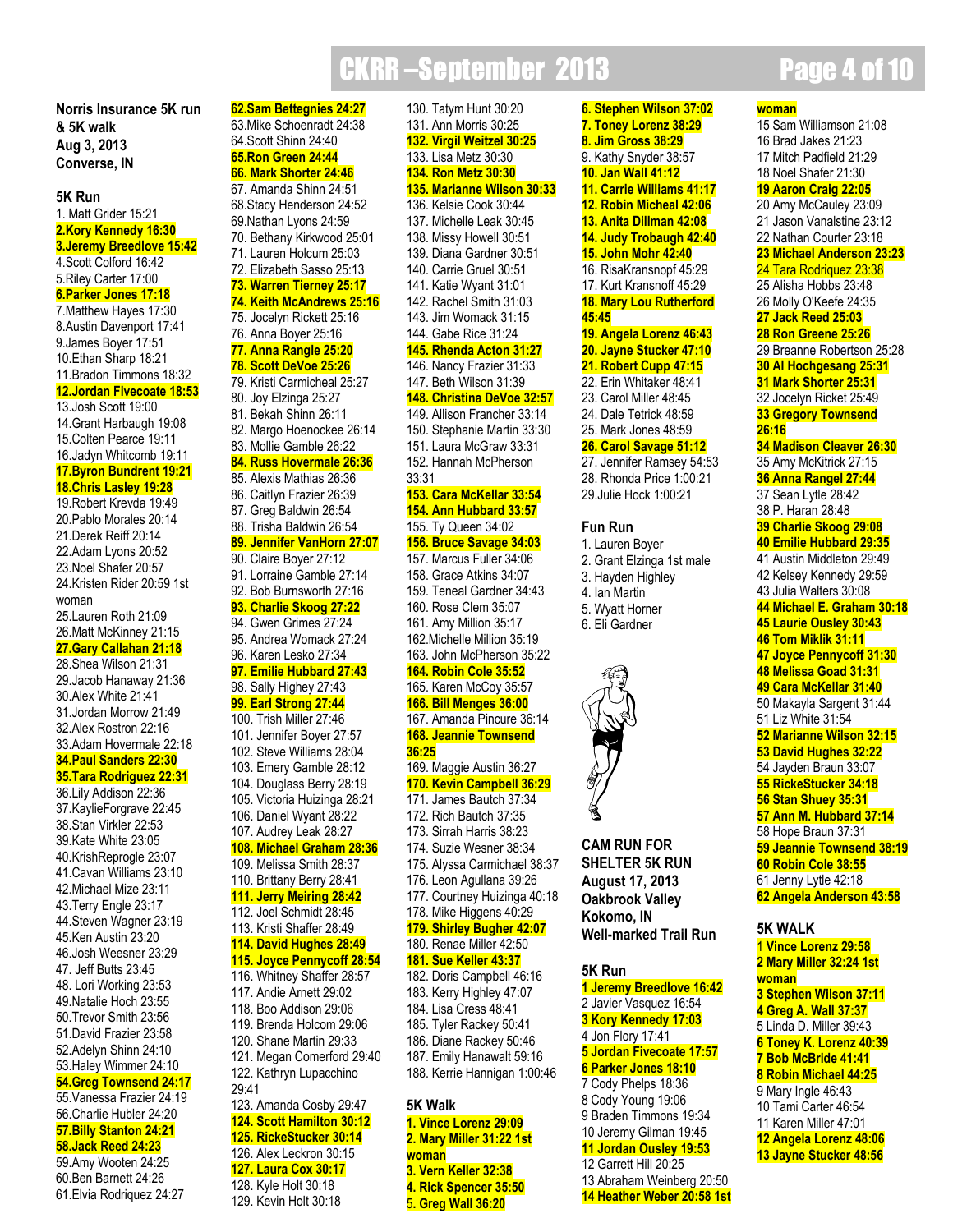# CKRR – September 2013 Page 5 of 10

**Trail Run 5K Run**

**22:21.1**

**woman**

**25:51.7**

**27:53.7**

28:42.3

#### **Runnin' the Shores 5K August 24, 2013 Kokomo, IN 1. Kory Kennedy 16:49.5** 2. Scott Colford 17:54.9 3. Braden Timmons 20:04.7 **4. Christian High 20:43.8 5. Aaron Craig 20:47.3** 6. Noel Shafer 21:56.9 **7. John Anderson 22:02.6 8. Phil Rozzi 22:10.4 9. Gary Callahan 22:18.5** 10. Jacob Riley 22:20.5 **11. Michael Anderson**  12. Scott Hemmeger 23:07.9 **13. Kelly Wright 23:27.2 1st**  14. Lori Working 24:22.3 **15. Tarin Serra 24:28.2** 16. Jon Serra 24:28.4 **17. Jack Reed 24:49.7** 18. Tristan Working 24:54.2 19. Charles Lazzelle 25:16.8 20. Jose Vazquez 25:16.8 21. Amy McKitrick 25:22.5 **22. Ron Greene25:25.2 23. Mark Shorter 25:45.7 24. Gregory Townsend**  25. Stephen Lawler 26:04.5 26. Brandon George 26:20.6 27. Clara Braswell 26:30.2 28. Dr. Harry Haran 26:41.2 **29. Jana Curry 26:53.1 30. Anna Rangel 27:06.3** 31. Maurice Wright 27:47.2 **32. Corey Moore 27:48.6 33. Tami Moore 27:49.4** 34. Raghan Haran 27:50.6 **35. Jennifer Van Horn**  36. Patrick Bath 27:57.3 37. Sofia Taskey 28:06.9 38. Mike Wise 28:06.9 39. Jeremy McKitrick 28:19.4 40. Mackenzie Wiles 28:40.8 41. Karen SkurnerLesko 42. Haley Davidson 29:23.3 43. Austin Middleton 29:24.4 **44. Charlie Skoog 29:24.5 45. Laurie Ousley 29:33.6** 46. Dan Richardson 29:38.6 47. Cindy McClure 29:42.3 48. Jimmy Ball 29:51.8 49. Claudia Eads 29:52.2 **50. Joyce Pennycoff 29:58.4 51. RickeStucker 30:30.6** 52. Marla O'Dell 30:33.2 53. Gavin George 30:42.2 **54. Cara McKellan 30:54.8** 55. Brooklyn Smith 31:25.1 **56. Nancy Anderson 31:29.4** 35:16.1 36:22.3 **37:51.6** 39:15.6 **40:32.3 41:40.7** 42:09.7 42:34.8 **45:30.2** 107. Jordan Bradley 1:06:09.5 **5K Walk woman** 3. Carol Aders 33:27.3 **4. Vernon Keller 34:21.6**

59. Wendy Wise 31:43.8 **60. Marianne Wilson 31:50.3 61. Michael Graham 31:55.6** 62. Shiloh Ball 31:57.4 63. Erin Deichman 32:27.2 64. Clay Nelson 32:29.6 65. Shelly Nelson 32:41.2 66. Kierston Durbin 32:50.1 67. Diane Taylor 33:08.4 68. Chase Reynolds 33:17.1 69. Thillia Reynolds 33:17.2 70. Abby Herodos 33:18.8 71. Mark Herodos 33:18.8 72. Rachel Smith 34:07.4 73. Kristi Ball 34:14.8 74. Pranav Haran 34:31.5 75. Angie Roe 34:56.9 **76. Bill Menges 35:12.8** 77. JohnathanMcQuaide **78. Bruce Savage 35:30.4 79. Ann Hubbard 35:39.8** 80. AnirvdhRamchandran 81. Dee Young 37:24.1 **82. Luke Leger 37:26.8 83. Jeannie Townsend 84. Robin Cole 37:55.3 85. Kathryn Wall 37:57.5 86. Valerie Leger 39:14.3** 87. Courtney Cardwell 88. Kim Lafollette 39:34.8 **89. Vickie Bennett Thomas 90. John Paul Wyman**  91. Robert Leskon 41:41.1 92. Becky Richardson 93. Bea Wiles 42:11.5 94. Danielle McQuaide **95. Angela Anderson 96. Theresa Barlow 45:40.3 97. Jerry Leach 45:40.6 98. Sue Keller 46:35.9** 99. Victor Atwell 46:50.4 100. Willie Oliver 46:51.3 **101. Lauren Weber 47:14.1 102. Sophia Wyman 47:16.8** 103. Laurie Martin 48:27.7 104. Madi Martin 48:28.5 105. Kelly Brogoitti 55:51.3 106. Ginger Jefferis 55:51.6 **1. Vince Lorenz 29:32.2 2. Mary Miller 32:12.9 1st**  7. Salena Catron 38:49.2

#### **8. Toney Lorenz 41:12.2** 9.GenaWilimitis 42:02.5 10. Brad Shrock 43:09.8 11. Christine Watson 43:11.3 12. Lisa Price 43:19.5 **13. Bob McBride 43:19.5 14. Jan Wall 43:33.6** 15. Jeff Marrah 43:34.5 16. Jan Marrah 43:36.8 17. Carrie Williams 43:59.1 18. Anita Dillman 43:59.1 **19. Stephen Wilson 44:24.2 20. Robin Michael 44:24.3 21. Robert Cupp 46:24.1 22. Jayne Stucker 47:21.5** 23.Mitchell Gauge 47:57.1 24. Beth Chaney 47:57.1 25. Lindsay Ousley 48:02.3 26. Cassie Salinas 48:02.8 **27. Teng Lee 48:23.3** 28. Miriam Thomas 48:28.7 **29. Mary Lou Rutherford 48:56.4** 30. Kelly Herodos 48:56.6 31. AditiSood 49:56.9 32. SeemaSood 49:58.1 33. Clint Erickson 51:06.2 34. Cyndy Erickson 51:06.2 35. Marcia Worland 51:37.1 36. Jean Heflin 51:40.1 37. Jim Sturgeon 52:55.5 38. Jean Heaton 53:00.1 39. Alexis Roegner 53:16.4 40. Faith Weesner 53:25.6 41. Mitch Weesner 53:25.7 42. Anh Lee 54:51.7 43. Carol Ives 54:52.1 44. Carol Savage 54:54.1 45. Brad Reed 55:29.6 46. Melissa Reed 55:29.8 47. Kelly Petrey 55:45.6 48. Kim Ford 55:45.9 49. Monica Broadlick 55:52.6 50. Melinda Snyder 55:52.6 51. Linda Stegall 55:53.1 52. Audrey Marrah 55:54.9 53. Kelly Silvers 58:19.4 54. Savannah Silvers 58:20.4 55. Beth Fitzgerald 59:04.6 56. Sloane Riddle 59:04.9 57. Pam Heflin 59:06.3 58. Ed Norris 1:00:37.3 59. Austin Dishon 1:04:19.6 60. Danielle Luckey 1:04:19.8 61. Angela Roegner 1:05:54.2 62. Katie Roegner 1:05:55.8

### **HAITIAN ENVIRONMENTAL SUPPORT PROGRAM**

The 26<sup>th</sup> annual H.E.S.P. walk-a-thon is set for September 21<sup>st</sup>. A new addition this year is the 5K run/walk and one mile fun run for kids 5 – 12 years old. All fun run participants will receive a medal and goody bag. This special event to support Haitian children will begin with preregistration/registration at 6:00 a.m. at Kokomo High School at Door 13.

 Mark Shorter is our registration chairperson. Please let him know if you would like to help! Theresa Barlow is our finish line director. Stan Shuey and Parker Jones is our logistics/course directors. I will need assistance with the preregistration bags (assembling and distributing that day) and people to stand on the course and direct runners. I will need finish line taggers too! Please know that you can volunteer and still run/walk.

 You may pick up your pre-registration packets in the gym. For those who pre-register by September  $8<sup>th</sup>$ , you will receive a guaranteed t-shirt and a goody bag with coupons and fun stuff! We will also have great door prizes! We will also have apples/bananas from Sunspot (Michael Anderson-Vice President), tea from McAlisters, drink products from Coca-Cola, bagels from Meijers, Starbucks coffee, bottled water from Cashland, and other yummy treats. (too early to list everything while I"m writing this article) Indiana American Water will be on hand to provide water during the race.

 Your donation (registration fee) helps support Haitian children. All the money raised by our board goes directly to the Haitian children. Maple Crest Student Honor Council is hosting the 5K this year. All proceeds will go directly to our children in Haiti. If you would like more information about how to support our children go t[o www.hespchildren.org](http://www.hespchildren.org/) The money raised will help repair the school our children attend and will build a cafeteria so they can all eat together.

 The race will begin at 8:00 a.m. promptly. You will run on a grassy area like the CAM run at Oakbrook with some sidewalks around Boulevard school.

 The awards will include the top 3 overall male/female for walkers/runners. We will also recognize the top 3 in each age group. Award presentations will begin in the gym upon completion of all finishers.

 If you have a church, school, or business that would like to participate in the walk-a-thon, please go to the [www.hespchildren.org](http://www.hespchildren.org/) website. You can download the form to get pledges and raise money. This will be from 8:30 – 11:00 a.m.

 Special thanks to our major sponsors which include: Morning Star Church, Rite Quality Supplies, Freedom Financial Group, Maple Crest Student Honor Council, Chrysler Corporation, F.D. Reese Academy, Indiana Heartland Bank, Kohl"s, Kokomo Auto World, Mid-American Beverage, Inc., Alpha Kappa Alpha, Bucheri, McCarty & Metz LLP, Button Dodge, City of Kokomo, Community First Bank, Cone Palace, Crume Evans Insurance, Dr. Ray Christine, Kokomo Area Lions Club, McGonigals, Rick Weed & Family, Sandy Janitorial, White"s Meat Market, Dr. Alexander Fondak, Dr. Lance Washington, Dr. Michael Wild, Kokomo H.O.G.S. Club, and Quinnly & Reagan Fife.

 As you can see, we are working very hard to help our Haitian children. I look forward to seeing you at the HESP event. Please bring lots of friends and family! Thank you to all who support our run/walk events! I love my running family!

> Thank you! Vicki Boles (455-8085 ext. 332) vboles@kokomo.k12.in.us

**57. David Hughes 31:33.4** 58. Sondra Stewart 31:42.8

**5. Rick Spencer 35:20.2 6. Greg Wall 38:18.1**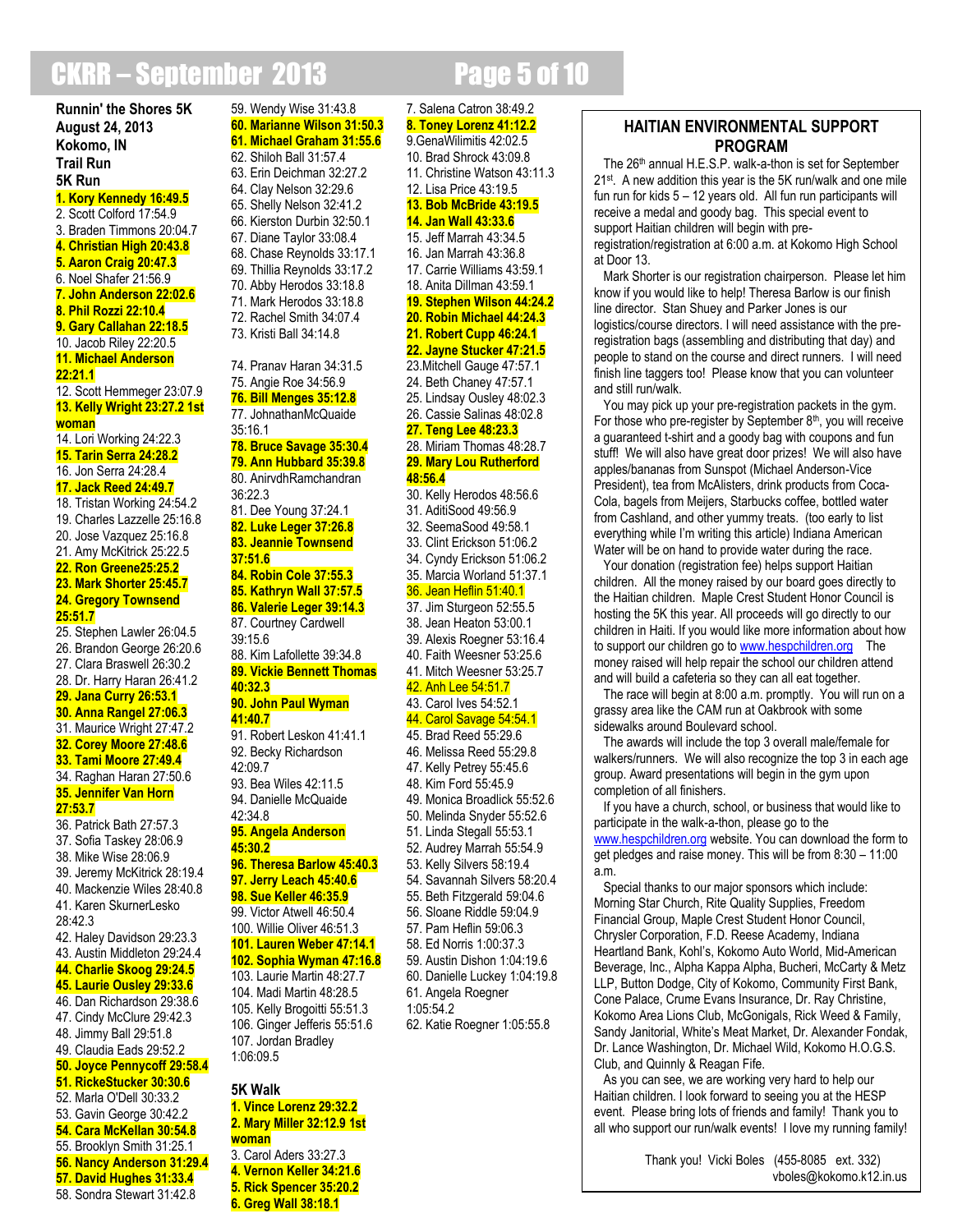## CKRR – September 2013 Page 6 of 10

### **Calling All Ladies! The 6th Annual Girls Night Out is Here… Where Are You? By Rebekah Monroe-Boley**



Come on ladies...get those registration forms signed, sealed and delivered!!! Saturday September 14th is almost here and the Open Arms Shelter for Women and Children need as many participants as possible to raise financial support and awareness. As of now our preregistration numbers are well below years past so get your girls and get registered for a great event to support such a worthy cause! You don't wanna miss out because this year's event is offering up some really cool swag. A long sleeve full color "Rosie the Riveter" iconic GNO t-shirt, customized GNO lunch totes with sweet treats inside and Rosie red bandanas. Not to mention a gift package including a customized "Rosie the Riveter" necklace to the overall runner and walker winner courtesy of Angie Meyers Design and a half hour massage courtesy of Margie Leah; awards to top three in each age group and several giveaways announced throughout the evening. There will also be a photo opt available, as well as yoga and zumba for participants to enjoy after they cross the finish line. Don't forget about the Rosebud Run designed as a fun run for girls eight and under. Our Rosebuds will receive the customized lunch tote, sweet treat and the Rosie red bandana. Without the support of the club, the generous sponsors, volunteers and participants this event would not be possible. Please help us continue to keep Girls Night Out a thriving event, participation is the greatest show of support and appreciation! Below is a list of

the sponsors which the GNO committee would like to give an enormous "thank you" to:

OUR FINANCIAL SPONSORS: SNAVELY MACHINE & MTG. Co. - Peru, IN FAMILIES OF JIM & SUE SNAVELY/ CHRIS & ANDY STEFANATOS S & K LOGISTICS INDIANA AMERICAN WATER COMPANY THE WYMAN GROUP

IN-KIND SPONSORS: ANGIE MEYERS DESIGN - SPECTRUM PHOTOGRAPHY - MARGIE LEAH MASSAGE TARGET - SWEAT PRETTY BANDS

SPECIAL THANK YOU TO: CLUB KOKOMO ROADRUNNERS! - GRACE UNITED METHODIST CHURCH - CITY OF KOKOMO EMERGENCY MANAGEMENT OF KOKOMO - KOKOMO PARKS DEPARTMENT TO ALL THE VOLUNTEFRS!!!! - TO ALL THE PARTICIPANTS!!!!!!!

> Feel free to email me with any questions or to volunteer at [Rebekah.a.monroe@gmail.com.](mailto:Rebekah.a.monroe@gmail.com) Like us on Facebook page for Girls Night Out.

### Notable Notes

The following completed the Indy Mini marathon<br>Mary Miller with a time of 2:18:52

Rick Spencer had a time of 2:32:50 Jerry Lambert finished at 3:34:27 Toney Lorenz received a time of 3:08:32 Connie Gish ended at 4:09:22 Mary Lou Rutherford had a time of 3:54:23 David Reinagle finished at 2:05:14 Heather Weber, Jordan Ousley and Lora Felker also finished the Indy Mini Marathon

Vince Lorenz completing at 4:09:17

The following completed the Howl at the Moon Aug 10<sup>th</sup> in Danville, IL

Greg Townsend, David Hughes, Phil Rozzi and Tami Moore completed the Ultra While Jeannie Townsend, Jana Curry and Charlie Skoog finished the Marathon

Tami Moore also ran in the Flotilla 8 Miler on July 4<sup>th</sup> in Syracuse, IN and won her AG.

Paul Wyman competed in an Ironman on August 25, 2013

Jenni Ortman completed the North Country Half Marathon with a time of 2:42 which was her fist trail race with SERIOUSLY intense HILLS!

Kathleen McKinney ran the Sam Costa earlier this summer

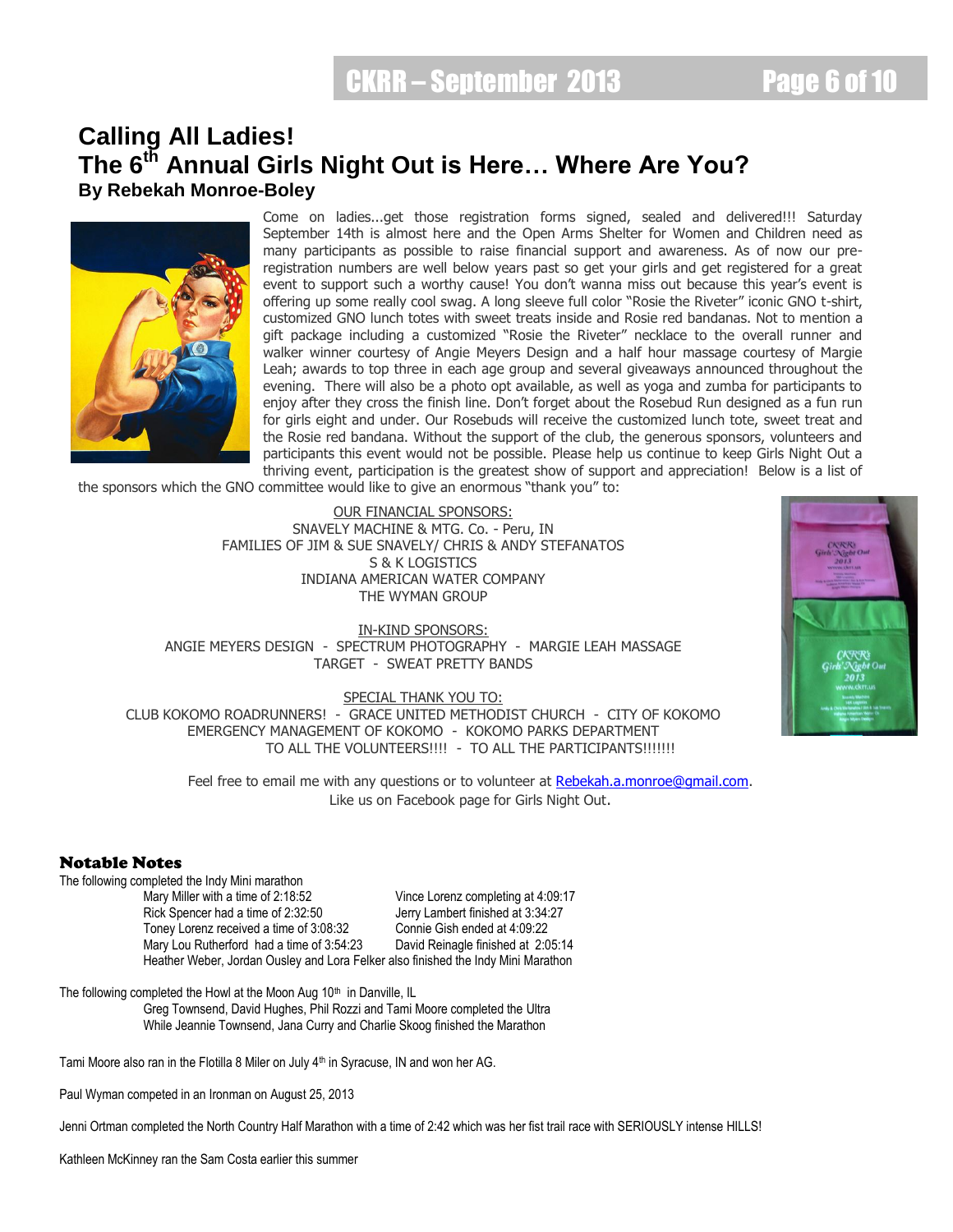### CKRR – September 2013 Page 7 of 10

### **Chaplain's Chatter**

 Cross country season is underway, NASCAR"s Chase is about to start, and the NFL begins. Western"s boys" cc team and Eastern"s girls" squad look like early leaders in local team competition. Club Kokomo members Jeremy Breedlove and Jordan Fivecoate are off to good starts on the boys" side, while Carly Jones and Nicole Hampshire are leading their teams. Good luck!

Accept yourself, flaws and all! Spiritual gifts, Heart, Abilities, Personality, and Experiences are the five things that make you, you. Rick Warren calls them your SHAPE.

 Accepting your SHAPE, the unique way that God made you that brings glory to Him, means to believe that God knows best. It all comes down to the matter of trust. Do you believe that God made a mistake when He made you or do you trust Him, knowing that He has a plan for your life? Do you believe His life plan for you?

When you say, "God, there are things I don't like about myself. I wish that I had different hair or a different color of skin. I wish that I were taller, shorter, or skinnier. I wish that I had more talent. I wish that I could do this or that. I wish that I looked like him/her. I wish that I had his/her smarts, and on and on. This kind of thinking is basically telling God, "You blew it! Everybody else is OK, but you goofed up big time when you made me."

When you reject yourself, you are in essence rejecting God, because He's your creator. When you don't accept yourself, it's rebellion against God. You're saying, "God, I know better than you. You should have made me different, with a different set of strengths and a different set of weaknesses."

 But God says, "No, I made you exactly to be you because I want you to be you, with your strengths and your weaknesses. Both of them can give me glory, if you"ll just start doing what I made you to do instead of trying to be like someone else."

 It"s actually quite arrogant to reject yourself. The Bible says in Romans 9:20, "My friend, I ask, "Who do you think you are to question God? Does the clay have the right to ask the potter why he shaped it the way he did?"" (CEV)

Whenever we doubt God's love and wisdom, we always get into trouble. The root behind all of our problems is that we don't trust God. We don't believe that God really loves us. We don"t believe that He really has our best interest at heart. We wish that He had made us something different. As a result, there"s a spirit of bitterness in us that keeps us frustrated and that keeps us from being all the man/woman God meant for us to be.

Job 10:10 says, "You have guided my conception and formed me in the womb." (NLT)

God wanted you, and He loves you. Believe it, and then trust it!

 Think it over: Do you believe that God really loves you? How does that change the way you view yourself? What is it about yourself that you"ve always wanted to change? How might God have intended to use that very trait to bring glory to Him?

Always thank God for His gift of grace!

**Ricke** 

### Start with the Run/Walk Method

Is there an upcoming 5k race that you might want to run by yourself or with friends/family? Running a 5k is a great goal for a new runner. You should plan to build up your running for 10-15 weeks before running the 5k. Remember, you want to give yourself enough time to build a base of miles so that you don't risk injury. [Find an event](http://www.rrca.org/find-an-event/). If you have not been running it is discouraged to go "from couch to marathon". Instead be realistic and build up from "couch to 5K" then progress to a 10 K or 10 mile event followed by a half marathon then determine if you are ready to tackle the marathon distance. By building up to the marathon distance over the course of a year or more will help ensure a more positive experience, reduce your chance of injury, and will help establish running as a lifestyle as opposed to being a one-off goal.

 $\Box$  . The contribution of the contribution of the contribution of the contribution of the contribution of the contribution of the contribution of the contribution of the contribution of the contribution of the contributi

The best way to build your base if you are not in the best of shape or have not incorporated any running into your life in a while is to use the run/walk method. If you have not run in years, start with walking and continue the activity until you can walk for ten to twenty minutes minutes consistently. Then switch between running and walking. This method allows you to run for a bit and then walk for a bit and then repeat. You might only get in a few minutes of running the first few times, but don"t let that get you down. It takes time to build up.

You should not run more than three to four days per week (including a long run, which may only be one mile at first) when you first start out. You should not be working out everyday since your body needs at least one to two days to recover. Building up to be able to run a 5k or more is a journey not an immediate activity.

When you structure your workout, you need to include your warm-up, which might include walking a bit just to loosen up. However, as your running progresses you"ll probably just start off by running a bit slower than your normal pace to make sure you don"t injure yourself by going too hard too soon. Your warm-up will be followed by your run. When you finish your run, remember you still need to cool down and stretch before you can call it a day. Cooling down should consist of slowing your run to an eventual walk so that you can get your heart rate back down to below 100 bpm. You don"t want to just stop running and sit down because you body needs to be eased out of an exercise state.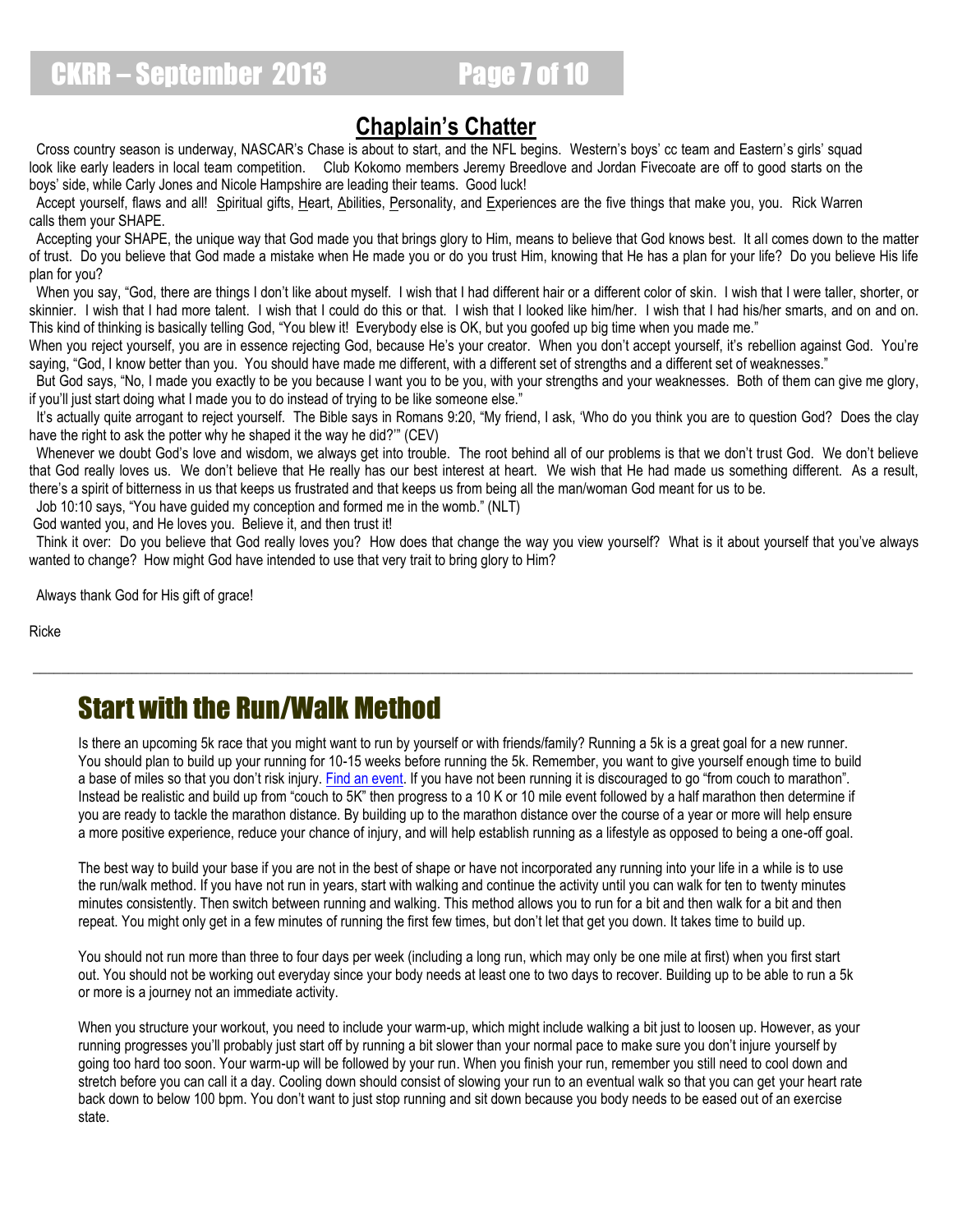### **Point Standings**

### **Runner 0-12**

**Female** Ella Kantz 3-60 Madison Clever 2-35 Lauren Weber 2-35 Sophia Wyman 2-27 Anna Weitzel 1-20 V Maya James 1-20

### **Male**

 Brayden York 8-160 Corey Moore 4-57 John Paul Wyman 4-57 Jonah Hughes 2-24 Austin Elliott 1-20 Isaac Maurer 1-20 Nathan Gollner 1-15 Vinh Lee 1-15 Kobi Moore 1-10

#### **Runner 13-19 Female**

 Emilie Hubbard 12-197 Tara Rodriquez 6-115 Carly Jones 2-35 Jillian LaDow 2-29 Alanna Echols 1-20 Elise Glover 1-20 Nicole Hampshire 1-20 Kate Steiner 1-20 Hannah Gollner 1-15 Emma Nixon 1-15 Christina Deyoe 1-12 Kasey High 1-12 **Male** Jeremy Breedlove 8-155 Jordan Fivecoate 6-95 Noah Hughes 3-45 Samuel Bettegnies 3-44 H Dorian Gray 1-20

 Keagan James 1-20 Minh Pham 1-20 Sam Luginbuhl 1-15 Landrum Neer 1-12

### **Walker 13-19**

**Male** Teng Lee 2-40 **Runner 20-24 Female** Kelsey Kennedy 7-140 Nikki McCracken 3-60 H Jessica Sheets 1-15 Mindy Oakes 1-12 **Male** Kory Kennedy 12-240 Parker Jones 12-195 **Runner 25-29 Female** Kathryn Wall 5-95 Jenna Clark 4-80

# CKRR-September 2013 **Page 8 of 10**

 Connie Gish 2-32 H Laura Heflin 2-30 **Male** Jordan Ousley 7-140 H

**Walker 25-29 Male** Vince Lorenz 13-260 H

### **Runner 30-34**

**Female** Melissa Goad 4-80 Angela Anderson 6-79 Valerie Leger 5-74 Kathleen McKinney 3-55 HH Amanda Fernandes 3-55 Rebekah Monroe 2-32 **Male** Michael Anderson 6-120 Luke Leger 5-75 Billy Cox 1-12

### **Runner 35-39 Female**

 Jennifer Van Horn 7-108 Sharon Whelan 7-96 Kelly Wright 4-80 Adriene Riggle 5-70 Tarin Serra 4-65 Anna Kantz 3-50 Angie Gollner 2-40 Stacey Bettegnies 1-20 H Nikole Frazier 1-15 Tausha Shackelford 1-12 Darcie York 1-9 **Male** Matt York 10-200 MH

 Chris Lasley 6-105 H Aaron Craig 5-90 Carey Stranahan 1-20 Moe Wright 1-12

#### **Runner 40-44 Female**

 Shelly Wyman 5-95 Heather Weber 4-80 H Patricia Weitzel 4-70 V Dana Culp 2-40 Lora Felker 1-20 H Mary White 1-20 **Male** Paul Wyman 6-84 M David Reinagle 5-81 H Scott Riggle 4-72 Christian High 3-55 Chris James 3-55 H Scott Colford 2-40 T.A. Weber 2-30 Steve Williams 2-27

 Steve Gollner 1-20 Virgil Weitzel 1-20 Randy Maurer 1-15 Tony White 1-15

#### **Runner 45-49 Female**

 Tami Moore 10-195 UHH Laura Cook 7-104 Jenni Ortman 3-60 MHH Joni McCracken 3-55 H Valerie Merrick 2-40 Nancy Anderson 2-35 Cindy Stone 2-35 H Linda Kendall 1-20 V Terri Jackson 1-15 Laura Sheets 1-12 **Male** Michael Graham 14-220 V Jack Reed 11-180 H Ron Moore 6-120 M Dana Neer 2-40 H Jay Priest 2-35 John Anderson 2-32 Dan Lutes 2-32 Scott Glover 1-15 Terry Jones 1-10

### **Walker 45-49**

**Female** Carol Savage 6-115 Anh Lee 2-35

### **Runner 50-54**

**Female**

 Cara McKellar 11-175 Marianne Wilson 11-158 Laurie Ousley 8-139 Ann Hubbard 11-138 V Roxane Burrous 6-120 Theresa Barlow 2-29 V Tracy Brown 2-19 **Male** Phil Rozzi 14-247 UHH Scott Deyoe 10-143 MHH Paul Sanders 7-115

 Byron Bundrent 4-80 Bruce Savage 7-74 Al Hochgesang 4-62 Jerry Long 3-55 Ken Swinehart 3-36 Kevin Campbell 3-26 Matt Steiner 1-12 Ron Metz 1-10 **Walker 50-54 Female**

 Mary Miller 15-300 H Jayne Stucker 12-170 V Jane Inman 8-119 H Jean Heflin 5-69 V

 Chari Deyoe 3-55 HH Raye Jean Swinehart 3-50 **Male** Steve Inman 3-60 V Kevin Whitted 1-20

#### **Runner 55-59 Female**

 Anna Rangel 13-225 Jana Curry 10-195 M Robin Tetrault 7-98 M Debra Perkins 3-32 Vicki Bennett Thomas 2-21 Vicki Boles 1-20 V Mary Barnes 1-10 **Male** Greg Townsend 14-246 U Mike Deardorff 9-152 H Keith McAndrews 6-105 Ray Tetrault 7-82 Russ Hovermale 6-78 Jeff LaDow 5-68 Jerry Meiring 4-44

 Earl Strong 2-22 Terry Townsend 1-20 V Jeff Perkins 2-18 Will Daehler 1-10 Scott Hamilton 1-8

### **Walker 55-59**

**Female** Barbara Hobbs 3-60 HH **Male** Rick Spencer 10-200 H

### **Runner 60-64**

**Female** Joyce Pennycoff 11-220 H Jeanie Townsend 12-186 MV Sue Keller 9-109 Rhenda Acton 6-95 Robin Cole 6-83 Anita Frazier 1-20 Shirley Bugher 1-9 **Male** Mark Shorter 14-255 H Charlie Skoog 10-150 MV Ron Green 6-115 Bill Menges 7-86 Tom Miklik 3-40 Steve Kilcline 2-30 V Joe Yeagle 1-20 V

#### **Walker 60-64 Female**

 Jan Wall 13-260 H Carrie Williams 7-105 Angela Lorenz 6-81 Judy Trobaugh 3-39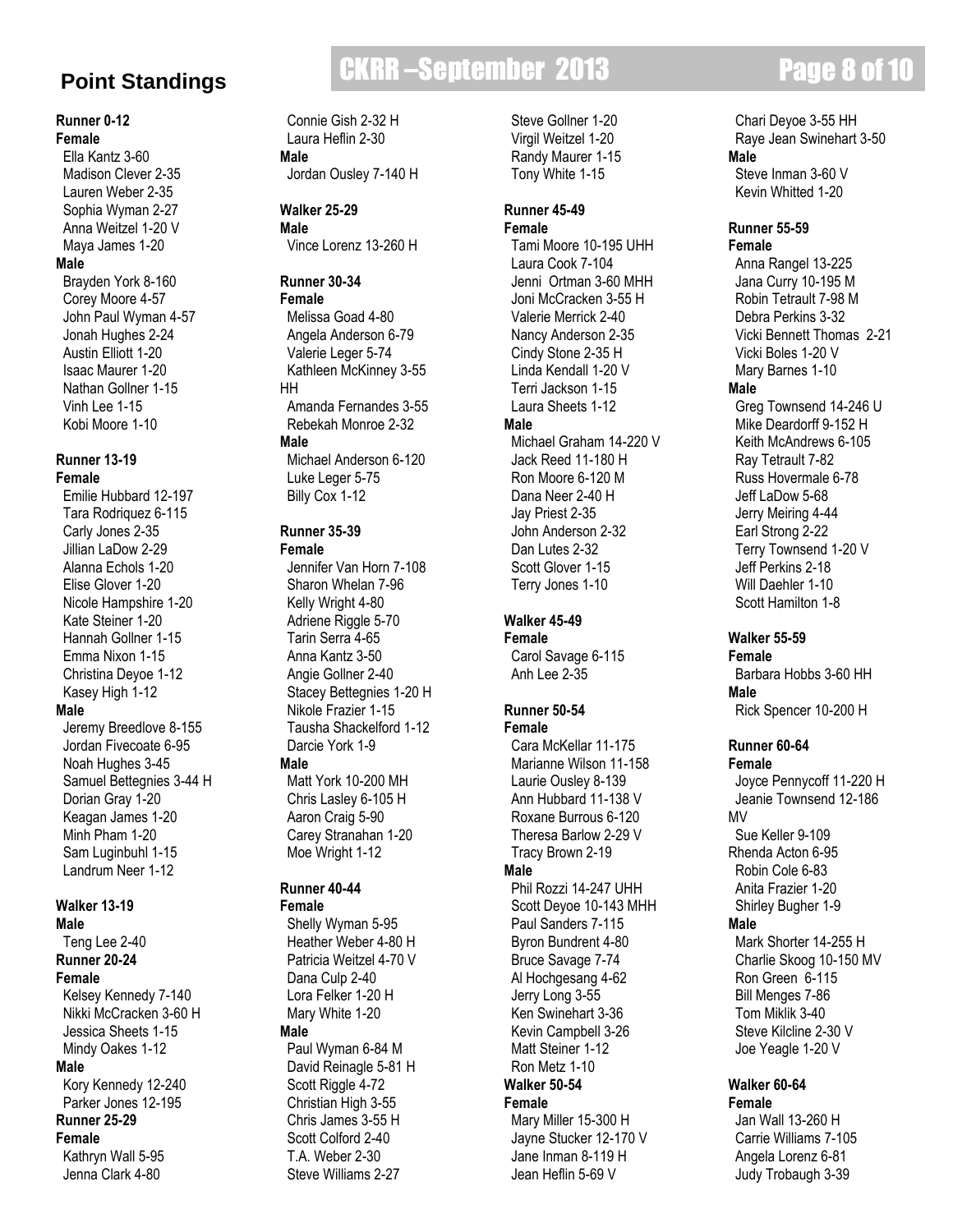# CKRR – September 2013 Page 9 of 10

### **Male**

 Vern Keller 11-220 Greg Wall 14-216 H Toney Lorenz 12-152 H Robin Michael 11-123 Steve Wilson 9-107 Melvin Hobbs III 3-49 HH James Canning 1-15

### **Runner 65-69**

**Female** Susan Gerhart 2-40 H **Male** Gary Callahan 11-220 David Hughes 14-210 U Ricke Stucker 14-197 Doug Mankell 6-60 Jim Burrous 1-20 V

**Walker 65-69 Female**

 Mary Lou Rutherford 12-210 H Anita Dillman 8-160 Diana Brown 1-20 V **Male** Bob McBride 6-120 Richard Kerkhof 1-20 V

### **Runner 70-74**

**Male** Billy Stanton 7-140 Stan Shuey 6-97 V John Peters 5-90 John Norris 1-20 V Dale Sullivan 1-15

### **Walker 70-74**

**Male** Jim Gross 7-140 John Mohr 8-135 H Jerry Leach 2-40 V Dan Coughlin 1-20 V **Runner 75-79 Male** Riley Case 2-40

**Walker 75-79 Male** Jerry Lambert 7-140 H Robert Cupp 4-80 Dick Summerton 2-30

**Runner 80+ Male** Milt Brown 1-20

### **Electronic or Snail Mail**

If you prefer to receive your newsletter electronically rather than via snail mail, please make sure I have your email address.

I have several addresses that return mail, but I forward to all email addresses I have.

> E-MAIL: **[editor@ckrr.us](mailto:editor@ckrr.us)**

### Proposed Agenda for September Meeting

Opening Prayer by Club Chaplain

Presentation of last month's minutes

Financial Report by Treasurer

Old Business

Reports for all upcoming CKRR races

Reports for any other upcoming points races

Financial Committee report

Recommendation from the Club Races Priority Meeting

### New Business

Discuss upcoming club events and points races for 2014

Potential RRCA Coaching Training certification program in conjunction with Indy Runners

If there is anything you would like to add to the agenda, please send it to Patricia at [Patricia@PatriciaWeitzel.com](mailto:Patricia@PatriciaWeitzel.com)